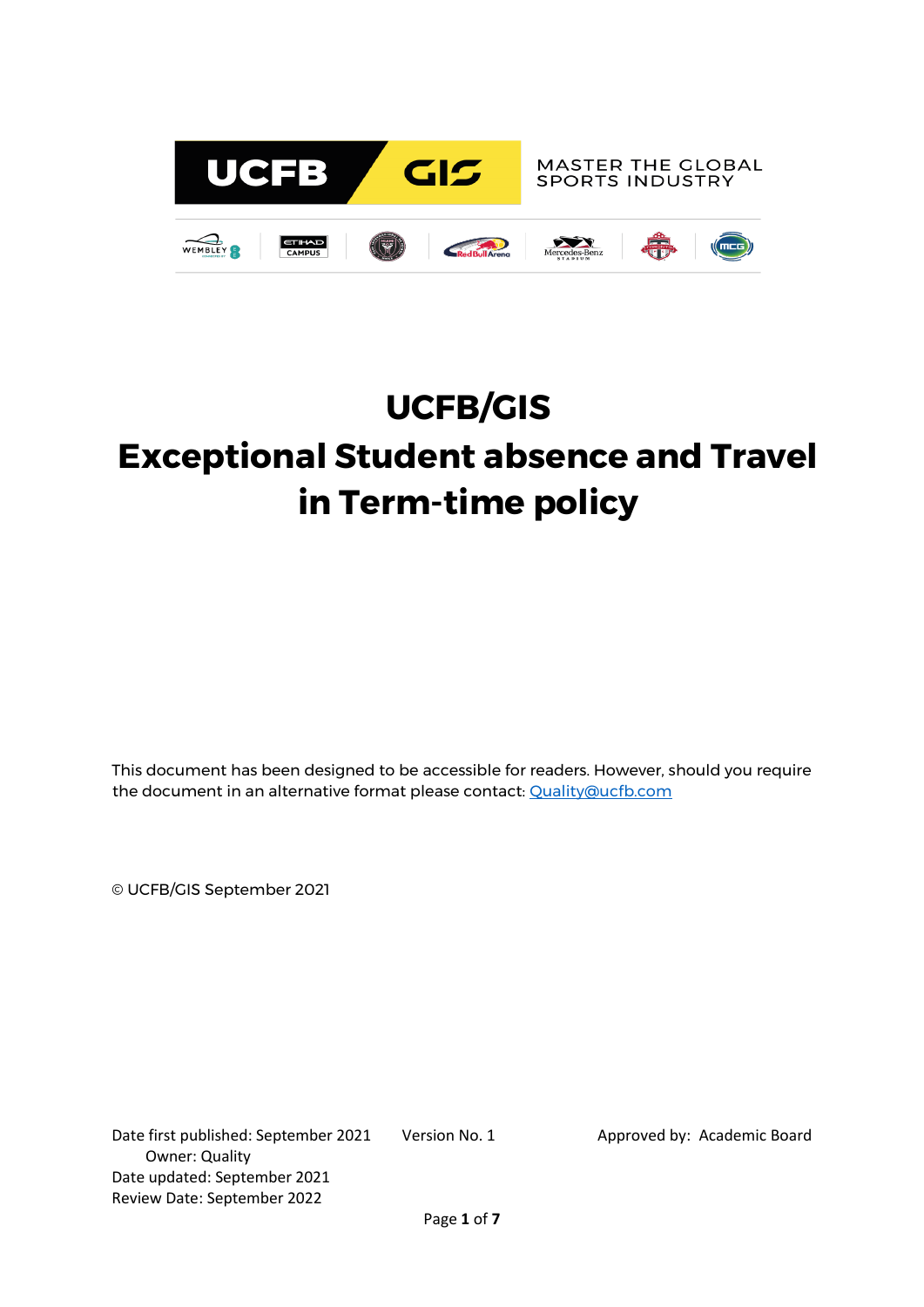## **Exceptional Student absence and Travel in Term-time Policy**

### **1. Purpose**

- 1.1 The purpose of this policy is to detail how exceptional requests for student term-time absence will be dealt with by UCFB/GIS.
- 1.2 This policy needs to be read in conjunction with the following:
	- UCFB/GIS Attendance and Engagement Policy
	- **For students studying for Buckinghamshire New University** (Bucks) awards:
		- Attendance and Engagement Policy

[https://www.bucks.ac.uk/sites/default/files/2021-](https://www.bucks.ac.uk/sites/default/files/2021-03/attendance_and_engagement_policy.pdf) 03/attendance and engagement policy.pdf

- **For students studying for University of East London (UEL) awards:** 
	- Attendance and Engagement Policy

[https://www.uel.ac.uk/about/about](https://www.uel.ac.uk/about/about-uel/governance/policies-regulations-corporate-documents/student-policies)[uel/governance/policies-regulations-corporate](https://www.uel.ac.uk/about/about-uel/governance/policies-regulations-corporate-documents/student-policies)[documents/student-policies](https://www.uel.ac.uk/about/about-uel/governance/policies-regulations-corporate-documents/student-policies)

• Supporting Elite Athletes Policy Academic Study Policy

[https://www.uel.ac.uk/about/about](https://www.uel.ac.uk/about/about-uel/governance/policies-regulations-corporate-documents/student-policies)[uel/governance/policies-regulations-corporate](https://www.uel.ac.uk/about/about-uel/governance/policies-regulations-corporate-documents/student-policies)[documents/student-policies](https://www.uel.ac.uk/about/about-uel/governance/policies-regulations-corporate-documents/student-policies)

### **2. Scope of Policy**

- 2.1 This policy applies to all undergraduate and taught postgraduate students, whether studying at any UCFB/GIS campus or by distance learning.
- 2.2 This policy covers all scheduled learning and teaching activities provided in term-time, including remote attendance for online, live sessions.

### **3. Equality Impact**

3.1 This policy is neutral in terms of equality-related issues.

### **4. Background**

4.1 UCFB/GIS students are expected to be committed to their studies and demonstrate this by maintaining a good record of attendance and

Date first published: September 2021 Version No. 1 Approved by: Academic Board Owner: Quality Date updated: September 2021 Review Date: September 2022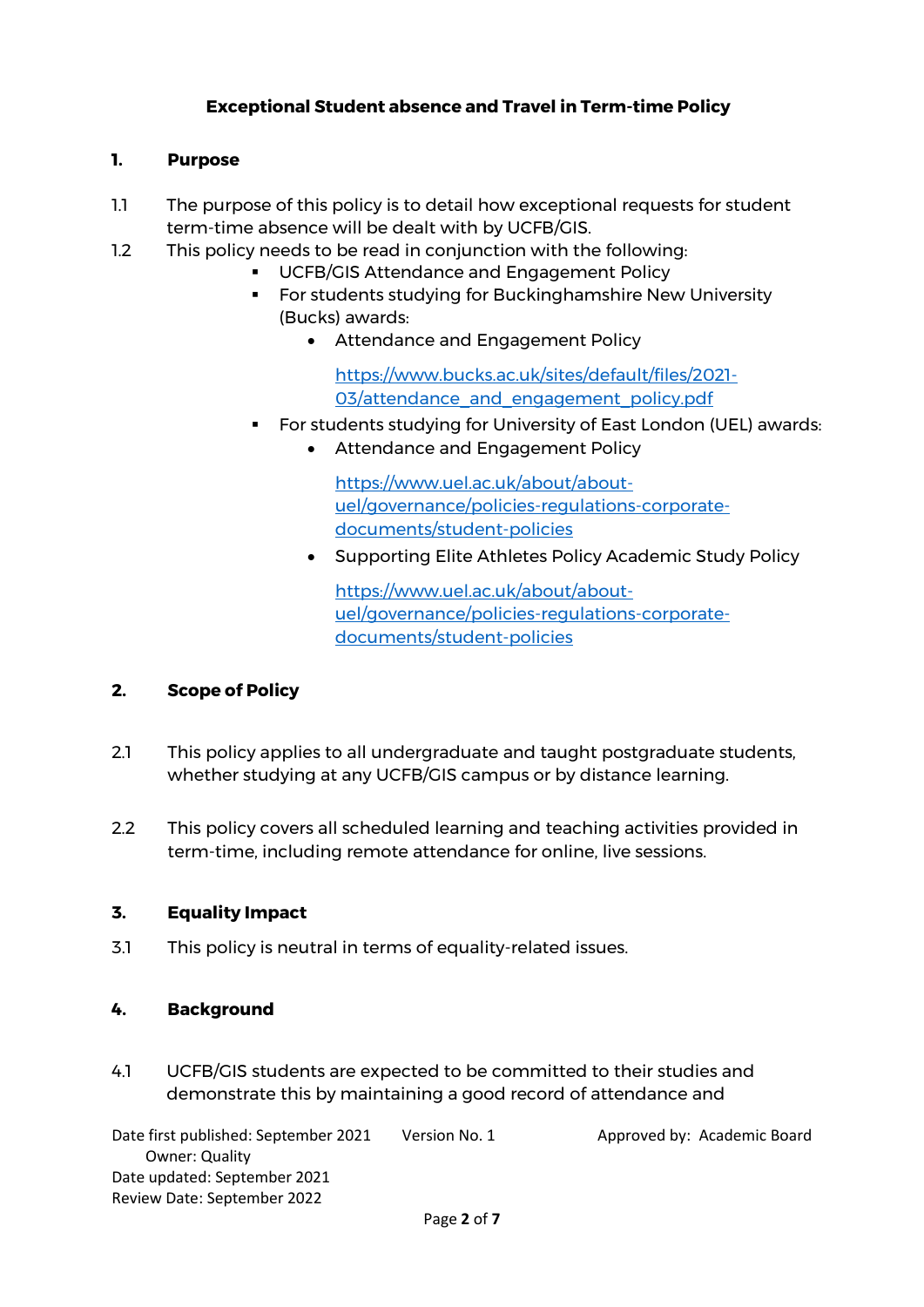engagement with all scheduled learning and teaching activities during termtime, including those involving external professionals. This will support them in both meeting academic expectations and having a fulfilling student experience during their time of study.

4.2 Routine absence from study will be monitored and action will be taken under the policies detailed at (1) above where student absence and lack of engagement raises concern. Student absence maybe be authorised for a number of reasons under the policies detailed at (1) above.

### **5. Exceptional Term-time absence**

- 5.1 UCFB/GIS recognises that its students may, due to nature of their courses and sporting interests, be offered opportunities to attend, participate in, or volunteer at, major sporting events that occur nationally or internationally during term-time. These opportunities may be made to students as representatives of UCFB/GIS or as individuals. In such instances students can apply for a period of authorised absence, according to the following process:
	- a. Applications must be made in advance using the Exceptional Termtime Absence Approval Form (see below)
	- b. The application must be approved by all of the following:
		- i. Relevant Course Leader
		- ii. Relevant Academic Dean of UCFB/GIS or Director of GIS
		- iii. Registrar (or nominee)
	- c. Students must be in good academic standing, and their record of engagement and attendance will be considered prior to approval of the exceptional absence. The Course Leader will comment on this on the Exceptional Term-time Absence Approval Form. Note: where a student has a poor record of attendance and /or engagement it is unlikely that an application made through this route would be successful.
	- d. Students undertake to behave in a professional and reliable manner, that will bring credit to UCFB
	- e. Students must have an excellent disciplinary record and not have any outstanding fees owed to UCFB/GIS. The UCFB/GIS Registrar (or nominee) will comment on this on the Exceptional Term-time Absence Approval Form
	- f. Any attendance requirements for courses approved by a Public, Statutory or Regulatory Body (PSRB) must be considered before approval can be granted by UCFB/GIS
	- g. All decisions will be made on a case-by-case basis taking into account other student absences (authorised or non-authorised) and student protected characteristics. Where international travel is involved, access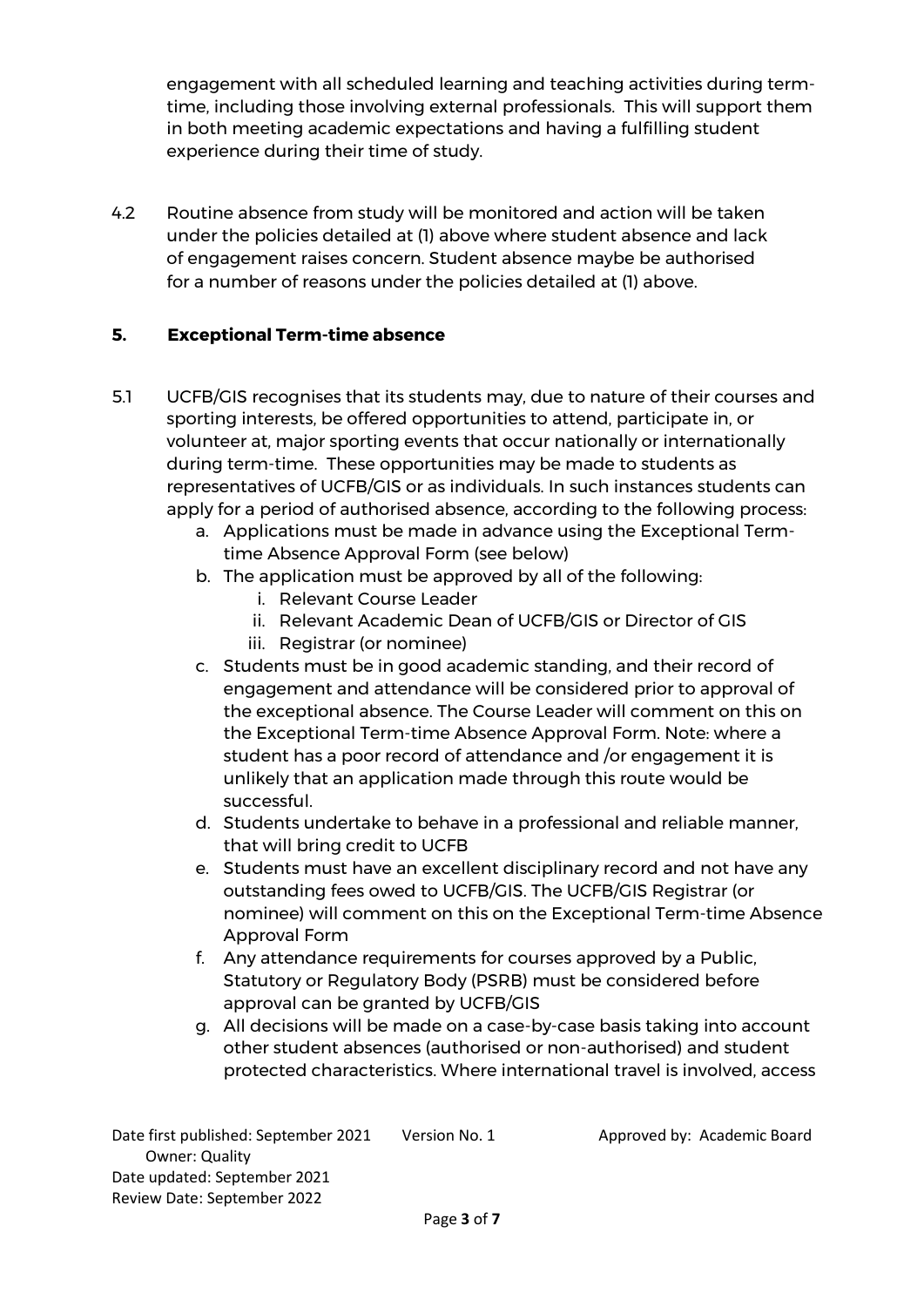to opportunities covered by this policy may be unavailable to students in the UK on student route visas

- h. Where students have an exceptional term-time absence approved it would be unlikely for this to be accepted as part of a mitigating or extenuating circumstances claim. This is because UCFB/GIS expects that students will plan accordingly for their absence when preparing for assessments, and this type of absence would not fulfil the criteria for mitigating or extenuating circumstances.
- i. Where students are representing UCFB/GIS rather than taking up opportunities as individuals, UCFB/GIS will complete a risk assessment prior to approval being given. The Course Leader has responsibility for appending this to the Exceptional Term-time Absence Approval Form
- j. Should UCFB/GIS be required to share personal data about students representing it, this will be done according to mandatory legal standards and UCFB/GIS's Data Protection policy.
- k. Where applications are rejected, reasons will be given to students.
- l. Records of applications, including approval and rejections will be maintained by Registry.
- 5.2 Any student complaints about the operation of this policy will be handled according to the UCFB/GIS Complaints Policy.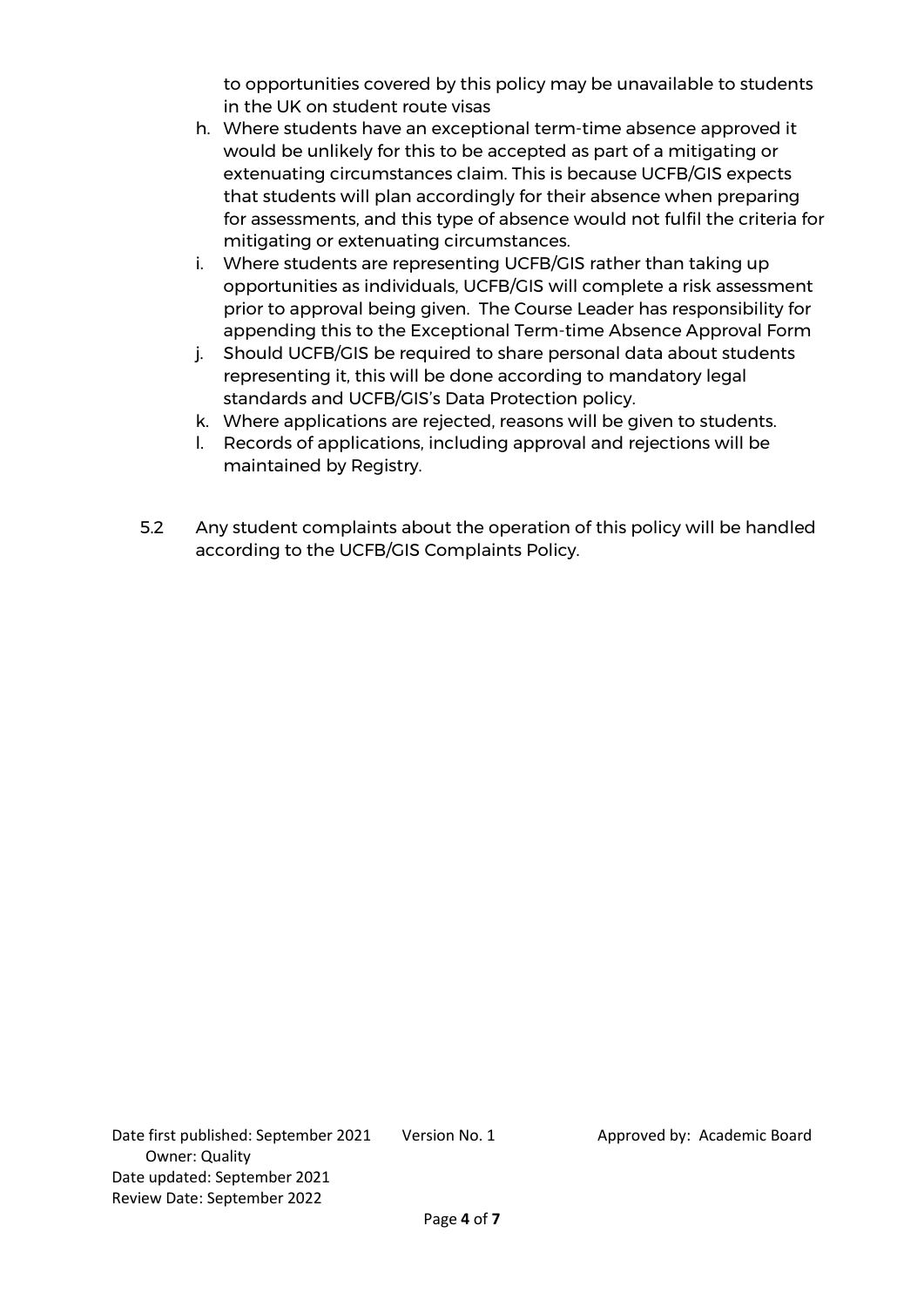

#### **EXCEPTIONAL TERM TIME TRAVEL AGREEMENT**

#### **Section 1.**

#### **Please type over prompts in blue text**

| <b>Student name:</b>  |                                                                                                                                                            |
|-----------------------|------------------------------------------------------------------------------------------------------------------------------------------------------------|
| Email:                |                                                                                                                                                            |
| <b>Telephone:</b>     |                                                                                                                                                            |
| Course:               | Note: if the course is accredited by a PSRB, any additional<br>course-specific attendance requirements must be<br>considered before an application is made |
| <b>Year of study:</b> |                                                                                                                                                            |

| <b>Organisation</b><br>Name:                      |                                                                                                                                                        |
|---------------------------------------------------|--------------------------------------------------------------------------------------------------------------------------------------------------------|
| <b>Address:</b>                                   |                                                                                                                                                        |
| Postcode:                                         |                                                                                                                                                        |
| <b>Telephone:</b>                                 |                                                                                                                                                        |
| <b>Contact</b><br>name/email:                     |                                                                                                                                                        |
| Dates of term<br>time absence to<br>be authorised |                                                                                                                                                        |
| Size of UCFB/GIS<br>party                         | Note: students may be travelling independently or as part of<br>a UCFB/GIS party. In the latter case section 2 of this form<br>must also be completed. |
| <b>UCFB/GIS contact:</b>                          |                                                                                                                                                        |

| A. Course leader's comments and approval |                                                               |               |                             |  |
|------------------------------------------|---------------------------------------------------------------|---------------|-----------------------------|--|
|                                          | <b>Nature of opportunity</b>                                  |               |                             |  |
|                                          | Explain the nature of the proposed trip                       |               |                             |  |
| $\mathbf{2}$                             | <b>Student academic engagement history</b>                    |               |                             |  |
|                                          | Date first published: September 2021<br><b>Owner: Quality</b> | Version No. 1 | Approved by: Academic Board |  |
|                                          | Date updated: September 2021<br>Review Date: September 2022   |               |                             |  |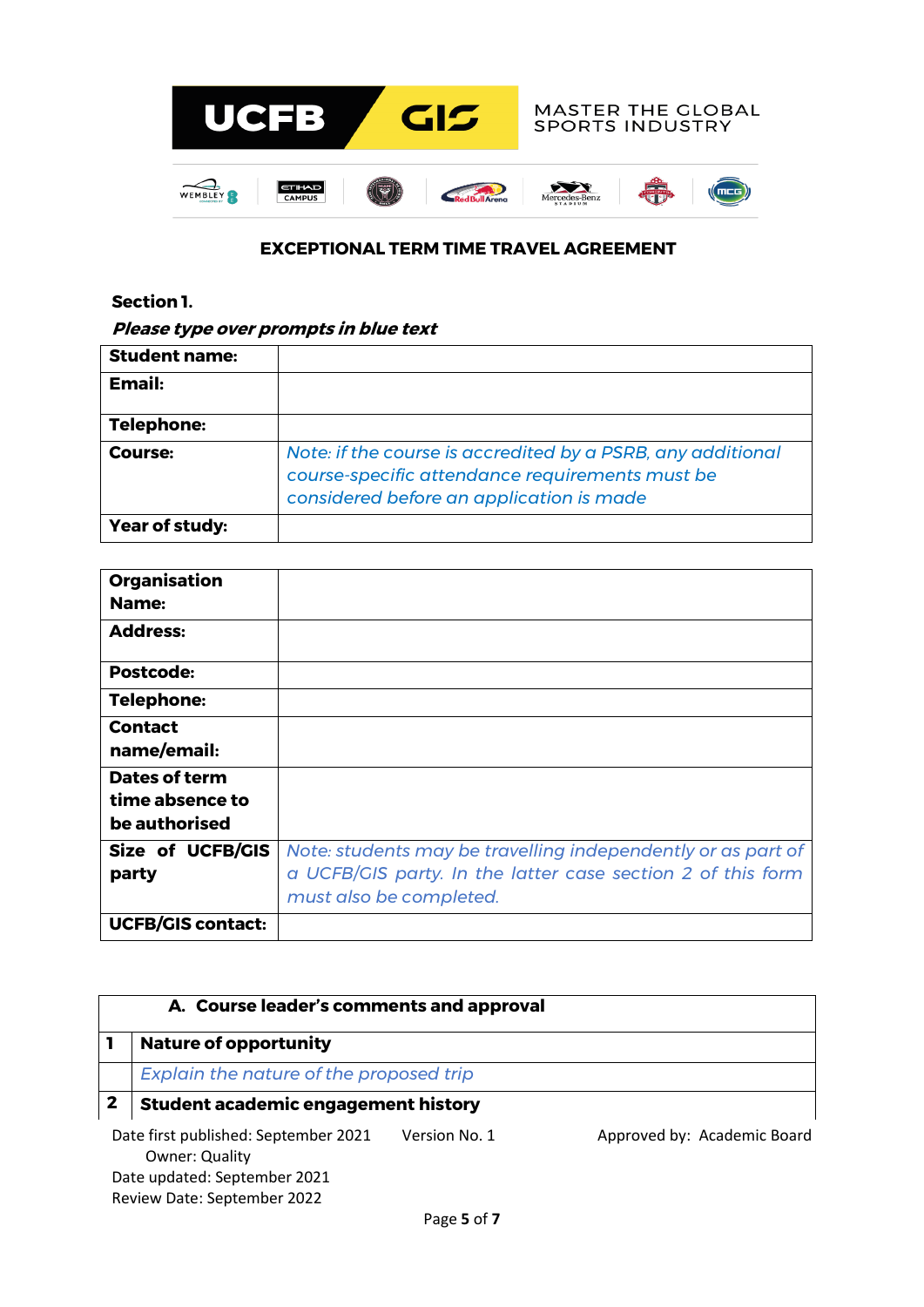|   | Confirm that the student engagement with their course is good to date            |  |
|---|----------------------------------------------------------------------------------|--|
|   |                                                                                  |  |
|   | Confirm that student attainment on their course is good to date                  |  |
|   | Confirm that, in your view, participation in this opportunity will not be to the |  |
|   | detriment of the student's future academic progress                              |  |
| 3 | <b>Support for opportunity</b>                                                   |  |
|   | Outline why you support the student taking up this opportunity                   |  |
| 4 | <b>Risk assessment</b>                                                           |  |
|   | Complete the risk assessment at part 2 if necessary                              |  |
|   | Confirm that the student has been advised to take out necessary travel           |  |
|   | insurance                                                                        |  |
|   |                                                                                  |  |
|   |                                                                                  |  |
|   | Date: <b>Date:</b>                                                               |  |
|   |                                                                                  |  |

#### **B. Dean's/ Director GIS's approval**

| <b>C. Registrar's approval</b>                                                                                                                                                           |                    |  |
|------------------------------------------------------------------------------------------------------------------------------------------------------------------------------------------|--------------------|--|
| Confirm that the student is in good standing with regard to discipline, has no<br>outstanding fees, and that there are no barriers to international travel due to<br>student visa status |                    |  |
|                                                                                                                                                                                          | Date: <b>Date:</b> |  |

Once completed this form should be returned to the relevant course leader for action and a copy placed on the student record.

Registry will maintain copies of all applications made for monitoring/reporting purposes

Signed: ………………………………………. Date: ……….……………….…